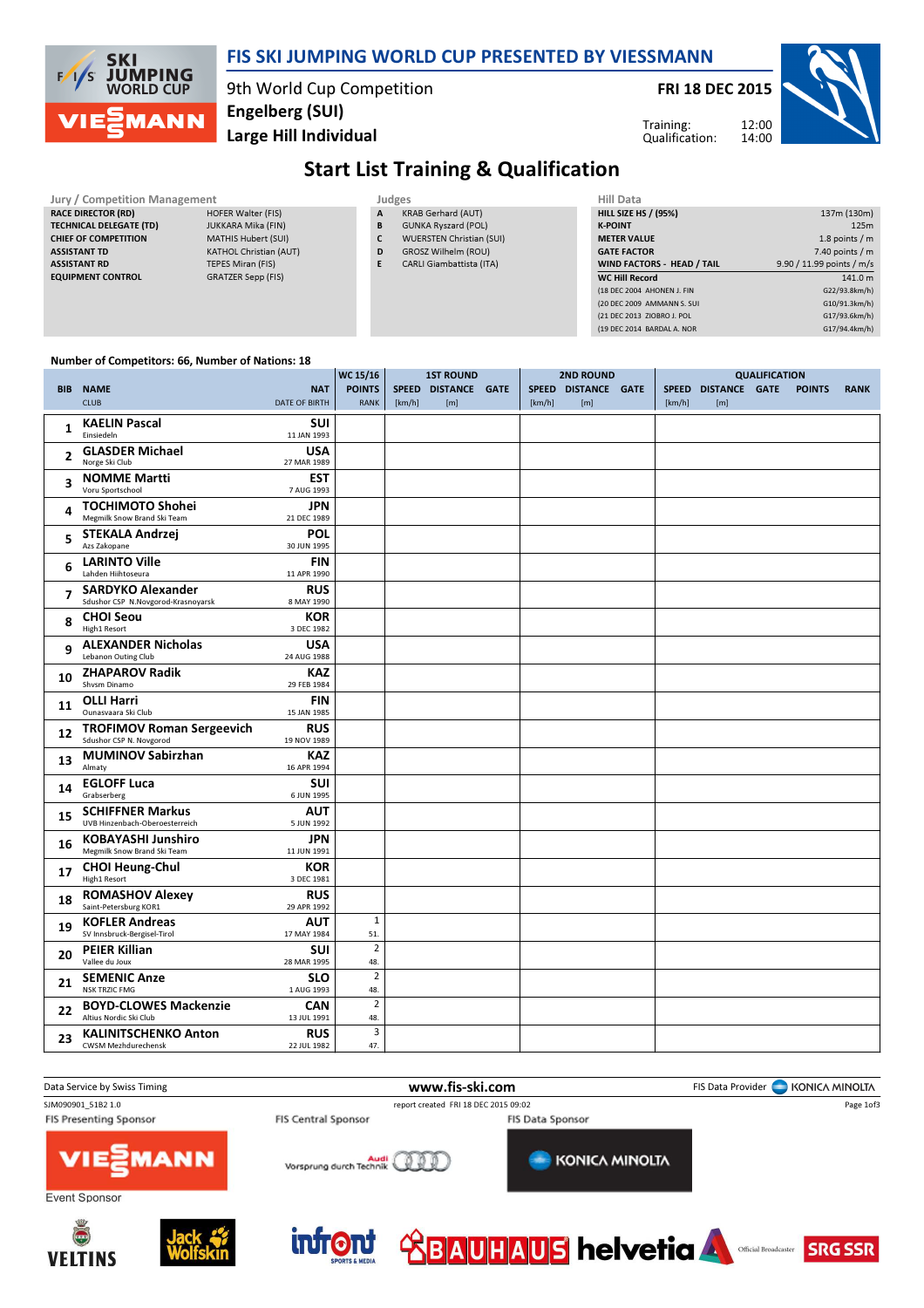FIS SKI JUMPING WORLD CUP PRESENTED BY VIESSMANN



9th World Cup Competition Large Hill Individual Engelberg (SUI)

FRI 18 DEC 2015

Training: Qualification:



## Start List Training & Qualification

|    |                                                      |                           | <b>WC 15/16</b> | <b>1ST ROUND</b> |                     | <b>2ND ROUND</b> |        |                     | <b>QUALIFICATION</b> |              |               |  |               |             |
|----|------------------------------------------------------|---------------------------|-----------------|------------------|---------------------|------------------|--------|---------------------|----------------------|--------------|---------------|--|---------------|-------------|
|    | <b>BIB NAME</b>                                      | <b>NAT</b>                | <b>POINTS</b>   |                  | SPEED DISTANCE GATE |                  |        | SPEED DISTANCE GATE |                      | <b>SPEED</b> | DISTANCE GATE |  | <b>POINTS</b> | <b>RANK</b> |
|    | <b>CLUB</b>                                          | <b>DATE OF BIRTH</b>      | <b>RANK</b>     | [km/h]           | [m]                 |                  | [km/h] | [m]                 |                      | [km/h]       | [m]           |  |               |             |
| 24 | <b>SAKUYAMA Kento</b>                                | JPN                       | 6               |                  |                     |                  |        |                     |                      |              |               |  |               |             |
|    | Kitano Construction Corp.Ski Team                    | 3 JUL 1990                | 44.             |                  |                     |                  |        |                     |                      |              |               |  |               |             |
| 25 | <b>MATURA Jan</b><br>Dukla Liberec                   | <b>CZE</b><br>29 JAN 1980 | 6<br>44.        |                  |                     |                  |        |                     |                      |              |               |  |               |             |
|    | <b>ZOGRAFSKI Vladimir</b>                            | BUL                       | 6               |                  |                     |                  |        |                     |                      |              |               |  |               |             |
| 26 | <b>NSA</b>                                           | 14 JUL 1993               | 44.             |                  |                     |                  |        |                     |                      |              |               |  |               |             |
| 27 | <b>COLLOREDO Sebastian</b>                           | ITA                       | $\overline{7}$  |                  |                     |                  |        |                     |                      |              |               |  |               |             |
|    | <b>GRUPPO SCIATORI FIAMME GIALLE</b>                 | 9 SEP 1987                | 43.<br>11       |                  |                     |                  |        |                     |                      |              |               |  |               |             |
| 28 | <b>LAMY CHAPPUIS Ronan</b><br>Bois D'amont           | <b>FRA</b><br>10 SEP 1993 | 42.             |                  |                     |                  |        |                     |                      |              |               |  |               |             |
| 29 | <b>DESCOMBES SEVOIE Vincent</b>                      | <b>FRA</b>                | 14              |                  |                     |                  |        |                     |                      |              |               |  |               |             |
|    | Douanes - Chamonix                                   | 9 JAN 1984                | 39.             |                  |                     |                  |        |                     |                      |              |               |  |               |             |
| 30 | <b>KUBACKI Dawid</b><br>TS Wisla Zakopane            | POL<br>12 MAR 1990        | 16<br>37.       |                  |                     |                  |        |                     |                      |              |               |  |               |             |
|    | <b>KRANJEC Robert</b>                                | <b>SLO</b>                | 16              |                  |                     |                  |        |                     |                      |              |               |  |               |             |
| 31 | SK Triglav Kranj                                     | 16 JUL 1981               | 37.             |                  |                     |                  |        |                     |                      |              |               |  |               |             |
| 32 | <b>MURANKA Klemens</b><br>TS Wisla Zakopane          | POL                       | 20              |                  |                     |                  |        |                     |                      |              |               |  |               |             |
|    |                                                      | 31 AUG 1994<br>POL        | 36.<br>26       |                  |                     |                  |        |                     |                      |              |               |  |               |             |
| 33 | <b>ZYLA Piotr</b><br>WSS Wisla                       | 16 JAN 1987               | 35.             |                  |                     |                  |        |                     |                      |              |               |  |               |             |
| 34 | <b>TAKEUCHI Taku</b>                                 | JPN                       | 28              |                  |                     |                  |        |                     |                      |              |               |  |               |             |
|    | Kitano Construction Corp. Ski Club                   | 20 MAY 1987               | 34.<br>29       |                  |                     |                  |        |                     |                      |              |               |  |               |             |
| 35 | <b>HILDE Tom</b><br>Asker Skiklubb                   | <b>NOR</b><br>22 SEP 1987 | 33.             |                  |                     |                  |        |                     |                      |              |               |  |               |             |
| 36 | <b>HLAVA Lukas</b>                                   | <b>CZE</b>                | 32              |                  |                     |                  |        |                     |                      |              |               |  |               |             |
|    | Dukla Liberec                                        | 10 SEP 1984               | 31.             |                  |                     |                  |        |                     |                      |              |               |  |               |             |
| 37 | <b>TEPES Jurij</b><br>SD Dolomiti                    | <b>SLO</b><br>14 FEB 1989 | 32<br>31.       |                  |                     |                  |        |                     |                      |              |               |  |               |             |
| 38 | <b>LEYHE Stephan</b>                                 | <b>GER</b>                | 36              |                  |                     |                  |        |                     |                      |              |               |  |               |             |
|    | SC Willingen                                         | 5 JAN 1992                | 29.             |                  |                     |                  |        |                     |                      |              |               |  |               |             |
| 39 | <b>ITO Daiki</b><br>Megmilk Snow Brand Ski Team      | <b>JPN</b><br>27 DEC 1985 | 36<br>29.       |                  |                     |                  |        |                     |                      |              |               |  |               |             |
|    | <b>POPPINGER Manuel</b>                              | <b>AUT</b>                | 37              |                  |                     |                  |        |                     |                      |              |               |  |               |             |
| 40 | SV Innsbruck-Bergisel-Tirol                          | 19 MAY 1989               | 28.             |                  |                     |                  |        |                     |                      |              |               |  |               |             |
| 41 | <b>WANK Andreas</b><br>SC Hinterzarten               | <b>GER</b><br>18 FEB 1988 | 40<br>27.       |                  |                     |                  |        |                     |                      |              |               |  |               |             |
|    | <b>KOT Maciej</b>                                    | <b>POL</b>                | 42              |                  |                     |                  |        |                     |                      |              |               |  |               |             |
| 42 | AZS Zakopane                                         | 9 JUN 1991                | 25.             |                  |                     |                  |        |                     |                      |              |               |  |               |             |
| 43 | <b>ASIKAINEN Lauri</b>                               | <b>FIN</b>                | 42              |                  |                     |                  |        |                     |                      |              |               |  |               |             |
|    | Kuusamon Erae-Veikot                                 | 28 MAY 1989<br><b>POL</b> | 25.<br>43       |                  |                     |                  |        |                     |                      |              |               |  |               |             |
| 44 | <b>HULA Stefan</b><br>KS Eve-nement Zakopane         | 29 SEP 1986               | 23.             |                  |                     |                  |        |                     |                      |              |               |  |               |             |
| 45 | <b>DESCHWANDEN Gregor</b>                            | <b>SUI</b>                | 51              |                  |                     |                  |        |                     |                      |              |               |  |               |             |
|    | Horw                                                 | 27 FEB 1991               | 22.             |                  |                     |                  |        |                     |                      |              |               |  |               |             |
| 46 | <b>FETTNER Manuel</b><br>SV Innsbruck-Bergisel-Tirol | AUT<br>17 JUN 1985        | 56<br>21.       |                  |                     |                  |        |                     |                      |              |               |  |               |             |
| 47 | <b>KRAUS Marinus</b>                                 | <b>GER</b>                | 57              |                  |                     |                  |        |                     |                      |              |               |  |               |             |
|    | Wsv Oberaudorf                                       | 13 FEB 1991               | 20.             |                  |                     |                  |        |                     |                      |              |               |  |               |             |
| 48 | <b>FANNEMEL Anders</b><br>Hornindal II               | <b>NOR</b><br>13 MAY 1991 | 60<br>18.       |                  |                     |                  |        |                     |                      |              |               |  |               |             |
| 49 | <b>KASAI Noriaki</b>                                 | <b>JPN</b>                | 60              |                  |                     |                  |        |                     |                      |              |               |  |               |             |
|    | Tsuchiya Home Ski Team                               | 6 JUN 1972                | 18.             |                  |                     |                  |        |                     |                      |              |               |  |               |             |
| 50 | <b>JANDA Jakub</b><br>Dukla Liberec                  | <b>CZE</b><br>27 APR 1978 | 71<br>17.       |                  |                     |                  |        |                     |                      |              |               |  |               |             |
|    | <b>STOCH Kamil</b>                                   | <b>POL</b>                | 76              |                  |                     |                  |        |                     |                      |              |               |  |               |             |
| 51 | KS Eve-nement Zakopane                               | 25 MAY 1987               | 16.             |                  |                     |                  |        |                     |                      |              |               |  |               |             |
| 52 | <b>PREVC Domen</b>                                   | <b>SLO</b>                | 86              |                  |                     |                  |        |                     |                      |              |               |  |               |             |
|    | Sk Triglav kranj                                     | 4 JUN 1999                | 15.             |                  |                     |                  |        |                     |                      |              |               |  |               |             |